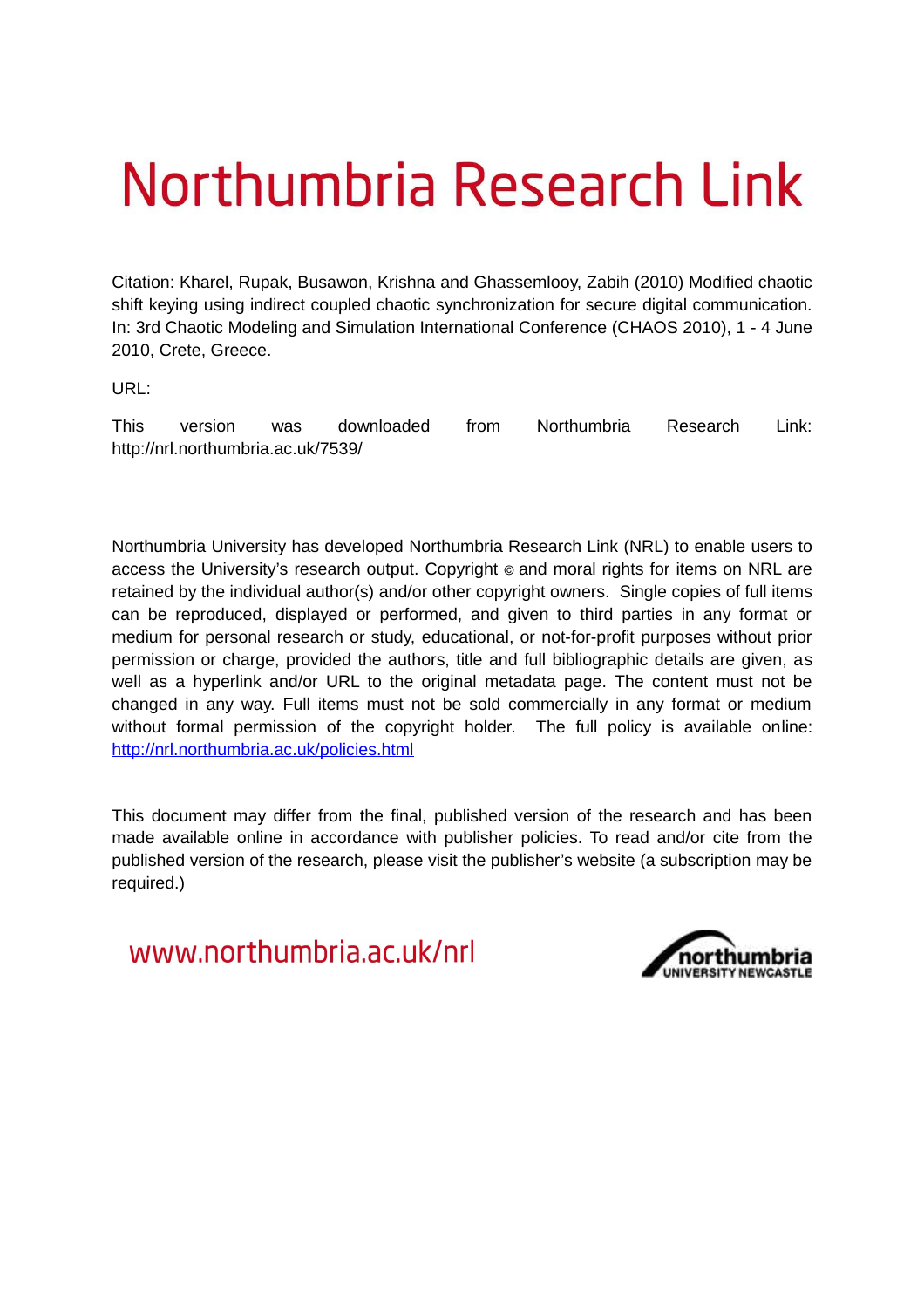## **CHAOS 2010, 3rd Chaotic Modeling and Simulation** International Conference, Chania, Crete, Greece, 1 - 4 June 2010

# **Modified Chaotic Shift Keying using Indirect Coupled Chaotic Synchronization for Secure Digital** Communication Rupak Kharel, Krishna Busawon, Z. Ghassemlooy

University of Northumbria, Newcastle Upon Tyne, United Kingdom

Email: rupak.kharel@unn.ac.uk

Abstract: In this paper, a modified chaotic shift keying method is proposed to transmit digital bits securely over a communication channel. The scheme is based upon encrypting the digital bits 0 and 1 into infinite levels by applying the keystream such that there is no recognisable pattern in the encoded transmitted signal. The encoded transmitting signal generated is shown to resist popular attack method therefore realizing a secure and trustworthy digital communication system.

Keywords: Chaotic synchronization, Chaotic shift keying, Secure Communication, Return Maps, Encryption, Chaotic simulation.

#### 1. Introduction

For the last decade or so, the use of chaotic signals for transmitting messages securely over a channel have attracted a great deal of attention amongst researchers [1]. Chaotic signals have properties such as aperiodicity, sensitivity to initial conditions/parameter mismatches and have fundamentally broadband like nature. The main idea of using chaotic signal in secure communication is to bury the message spectrum/plaintext into the broad chaos spectrum; equivalent to burying inside the noise. At the receiver, chaotic synchronization is performed and the plain text message is revealed by performing some sort of inversion. Different methods are available in the literature which are Chaotic Masking, Chaotic Modulation, Chaotic Inclusion technique and Chaotic Shift Keying (CSK) [1]. Variations of these methods are also proposed but almost all of them fall on one or more of the above categories.

Chaotic masking is the first method proposed and is the simplest of all where the chaotic signal acts as a mask on which the message/plaintext is added to form the transmitted chaotic signal. In chaotic modulation, the message is used to modulate some parameter(s) of the chaotic system. In the so-called chaotic inclusion technique, the message is used to change the chaotic attractor directly at the phase space. The CSK method was proposed for transmitting binary signals and is fundamentally a special case of chaotic modulation. The transmitting bit either 0 or 1 determines the value of the parameter to be switched of the chaotic systems. At the receiver, chaotic synchronization is performed by setting parameter of the chaotic system equivalent to one of the bit value. By thresholding the synchronization error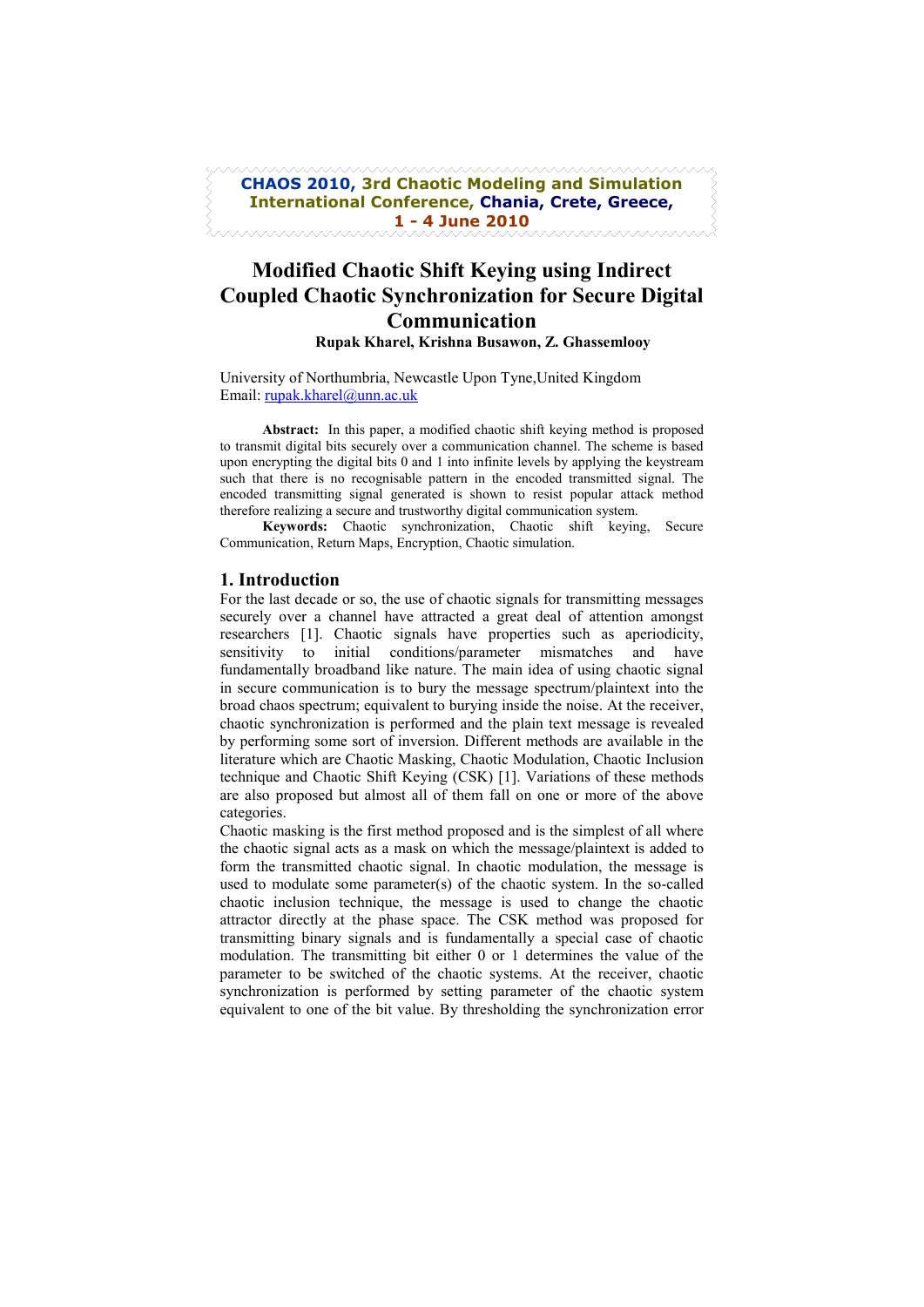at the receiver, the transmitted binary value can easily be determined.

Chaotic masking was shown to be insecure by various methods including Short's, return map analysis [1, 2]. The insecurity was shown for other methods, in particular, for CSK [2, 3], parametric modulation [2], and inclusion method [2]. Modification to these methods [4, 5] have also been proposed but to no avail [6, 7]. Other proposed methods based on the projective synchronization [8], phase synchronization [9], generalized synchronized were broken as well [10, 11]. Methods based on the time delay or the hyperchaos were also sought for increasing the security but they too were not entirely convincing (see eg. [12, 13]). Therefore, there is still a need to improve the existing methods if secure communication is to be realized using chaotic signals.

In this paper, we propose a methodology for improving the traditional CSK method by using the indirect coupling synchronization of the chaotic oscillators as developed in [14]. The main purpose of using indirect coupled synchronization is to generate synchronized keystream in the transmitter and receiver side. The binary signal to be transmitted will be modulated by an encrypted chaotic parameter using the keystream and encryption function into infinite levels between a given interval. This brings a considerable improvement on the traditional CSK method. In particular, we show that the proposed modified CSK method resists powerful decryption attacks such as return maps based attacks.

This paper is organized as follows. In Section 2, the modified CSK scheme for secure communication will be proposed. In Section 3, the implementation of the proposed technique using Lorenz and Chua's oscillator will be shown and simulation results to show successful message extraction will be presented. In Section 4, cryptanalysis of the proposed method using return map analysis will be discussed. Finally some concluding remarks will be made on Section 5.

#### 2. Problem Statement

Consider a chaotic system with parameter  $\beta$  and output y described as follows:

$$
\dot{x} = f(x, y, \beta)
$$

$$
y = h(x)
$$

where  $x \in R^n$  and  $y \in R$ . The function f and h are assumed to be smooth. In CSK, the basic idea is to switch the parameter  $\beta$  of the chaotic system into two values depending on either 0 or 1 is to be transmitted, as follows:

$$
\beta = \beta_m = \begin{cases} \beta_0 & \text{when } m = 0 \\ \beta_1 & \text{when } m = 1. \end{cases}
$$

Upon receiving the modulated chaotic signal, the receiver is set with either of the parameters  $\beta_0$  or  $\beta_1$ . Now, when the binary value  $m=0$  is transmitted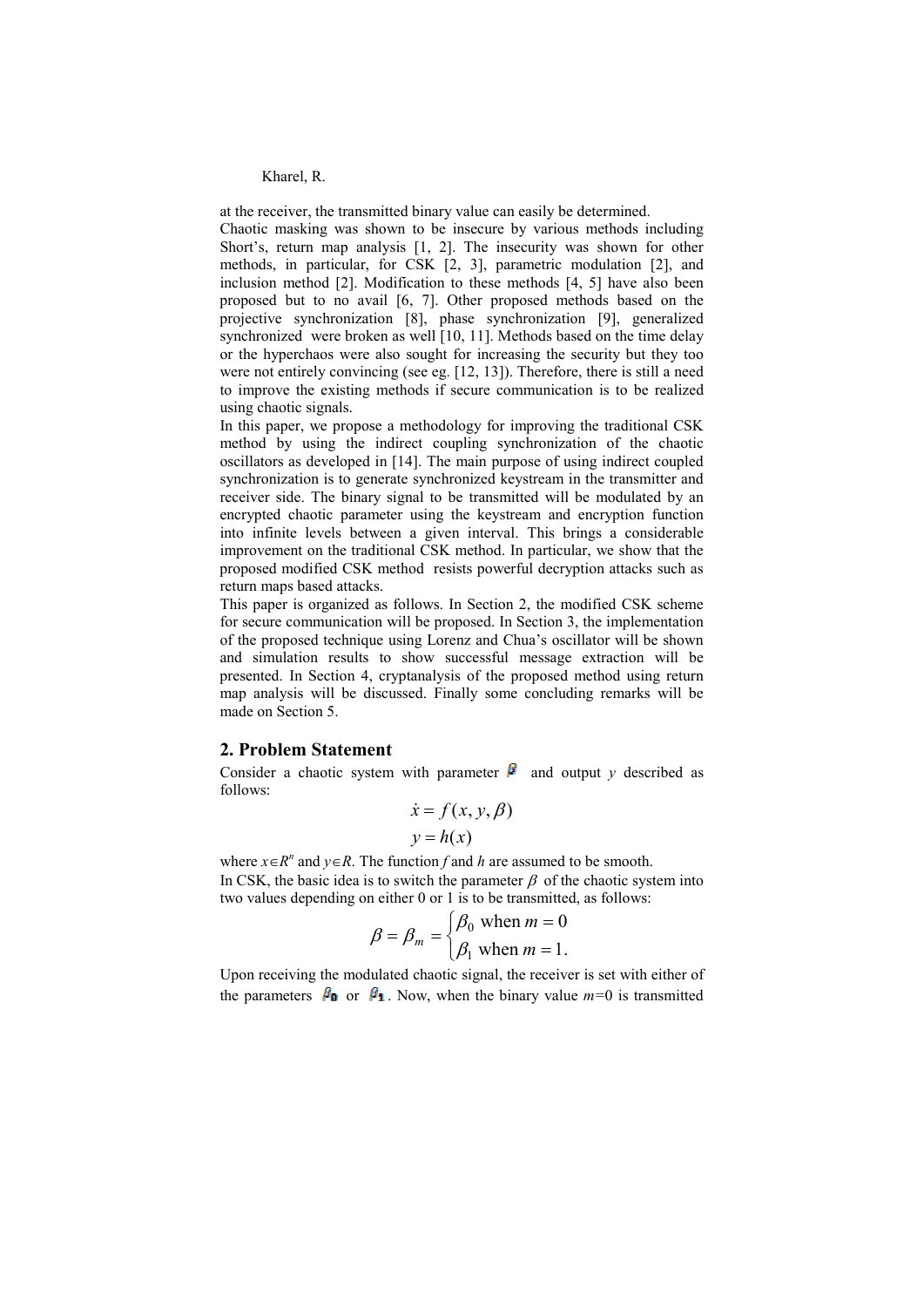( $\beta_{\rm o}$  used in receiver), synchronization is achieved; otherwise, synchronization is not possible, which constitute the basis for recovering the transmitted bits. Generally, in practice, some specific pattern associated with the transmitted chaotic signal can be observed when different binary values are sent. This is mainly due to some sort of switching involved in the process. Recovering the bits for intruders can simply amount to a classification problem, which can easily be done by methods such as return maps as explained in [2] or artificial neural network as in [3]. Thus, although CSK provides possibly the best way to transmit binary message using chaotic signals, it is not at all secure. Variations of CSK method have been reported such as in [15] but were not entirely convincing as shown in [16]. Therefore, in this paper, an effort is made to remove or blur any sort of pattern in the transmitted chaotic signal due to the switching of binary values.

#### 3. Proposed Modified CSK method

The proposed modified CSK method is illustrated in Figure 1. We consider the following system to be used as transmitter

(T): 
$$
\begin{cases} \n\dot{x} = f(x, y_1, \beta_m) \\ \ny_1 = g_1(x) \\ \ny_2 = g_2(x) \n\end{cases}
$$
 where  $\beta_m = \begin{cases} \n\beta_0 = \beta + e(0, k) \text{ if } m = 0 \\ \n\beta_1 = \beta + e(\rho, k) \text{ if } m = 1. \n\end{cases}$ 

and  $x \in R^n$  and  $y \in R$ . The function f,  $g_1$  and  $g_2$  are assumed to be smooth.

Here  $\beta_m$  is the parameter to be modulated and  $e(.)$  is an encryption algorithm,  $\mathbf{P}$  is a constant scalar and k is the keystream for performing encryption. The function  $e(.)$  is chosen such that its values (or image),  $e(z, k)$ , falls within the interval [-h, h] where h is an encryption parameter. Therefore,  $\beta_m$  will always be in the interval  $[-h + \beta, h + \beta]$ . With the proper choice of h, it can be ensured that  $\beta_m$  always falls within the range such that (T) remains chaotic.  $\mathcal{Y}_1$  is the transmitted signal for synchronization to the receiver described by:

(R): 
$$
\begin{cases} \dot{\hat{x}} = f(\hat{x}, y_1, \hat{\beta}_m) \\ y_2 = g_2(\hat{x}), \end{cases}
$$
 where  $\hat{\beta}_m = \beta_0 = \beta + e(0, \hat{k})$ .

Here also we have  $-\hbar + \beta \leq \hat{\beta}_m \leq \hbar + \beta$ . If synchronization is achieved, it can be concluded that 0 is transmitted otherwise 1 is transmitted. The keystreams  $\vec{k}$  and  $\vec{k}$  are generated using indirect coupled synchronization and the systems for generating them are defined as

(A): 
$$
\begin{cases} \n\dot{u} = p(u, y_2) \\ \nk = q(u) \n\end{cases}
$$
 and (B):  $\begin{cases} \n\dot{\hat{u}} = p(\hat{u}, \hat{y}_2) \\ \n\hat{k} = q(\hat{u}). \n\end{cases}$ 

The systems defined by (A) and (B) are driven by  $\mathcal{Y}_2$  and  $\mathcal{Y}_3$  respectively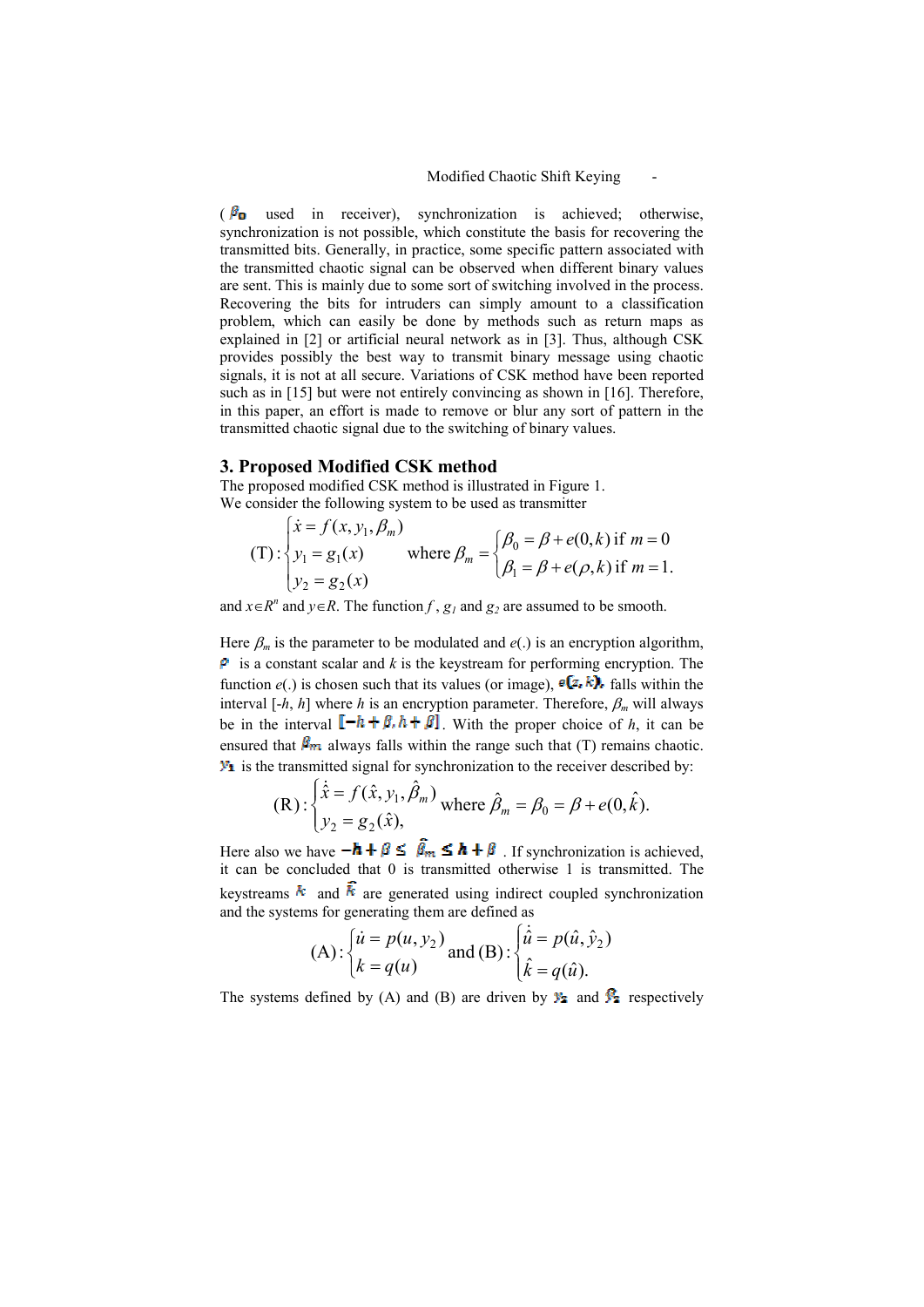such that the keystreams are synchronized. It should be noted that  $\mathcal{Y}_2$  and  $\mathcal{Y}_3$ are not always equal since the parameter  $\beta_m$  in the transmitter and the receiver are varying. In the transmitter, it is changing according to both binary values but in the receiver, it is changing only due to the binary value 0. But synchronization is still achievable for the keystream generating oscillator as shown later in the simulation results.



Figure 1. Modified CSK Method

### 3. Implementation using Lorenz and Chua's system

The proposed method is implemented using the Lorenz and Chua system. The Lorenz system acting as transmitter and receiver are given as

$$
\vec{u} = -\sigma y_1 + \sigma v
$$
\n
$$
\vec{v} = -20y_1w + ry_1 - v
$$
\n
$$
\vec{v} = 5y_1v - \beta_m w \qquad \text{and (R)}: \begin{cases} \n\hat{u} = -\sigma y_1 + \sigma \hat{v} \\ \n\hat{v} = -20\hat{u}\hat{w} + r\hat{u} - \hat{v} \\ \n\hat{v} = -20\hat{u}\hat{w} + r\hat{u} - \hat{v} \\ \n\hat{w} = 5\hat{u}\hat{v} - \beta_0\hat{w} \\ \n\hat{v}_2 = \hat{v}, \n\end{cases}
$$

where parameter  $\beta_m$  in (T) modulates the binary signal  $m(t)$  as mentioned previously. The encryption algorithm  $\epsilon(z, k)$  is the *n*-shift cipher algorithm given as

$$
e(z,k) = \underbrace{f_1(...(f_1(z,k),k),...,k)}_{n}
$$

and  $f_1(z, k)$  given as

$$
f_1(z,k) = \begin{cases} (z+k) + 2h, & -2h \le (z+k) \le -h \\ (z+k), & h \le (z+k) \le h \\ (z+k) - 2h, & 2h \le (z+k) \le 2h. \end{cases}
$$

where  $h$  is the encryption parameter. This means that that  $-\mathbf{h} + \beta \leq \beta_m \leq \mathbf{h} + \beta$  and we have generated infinite levels of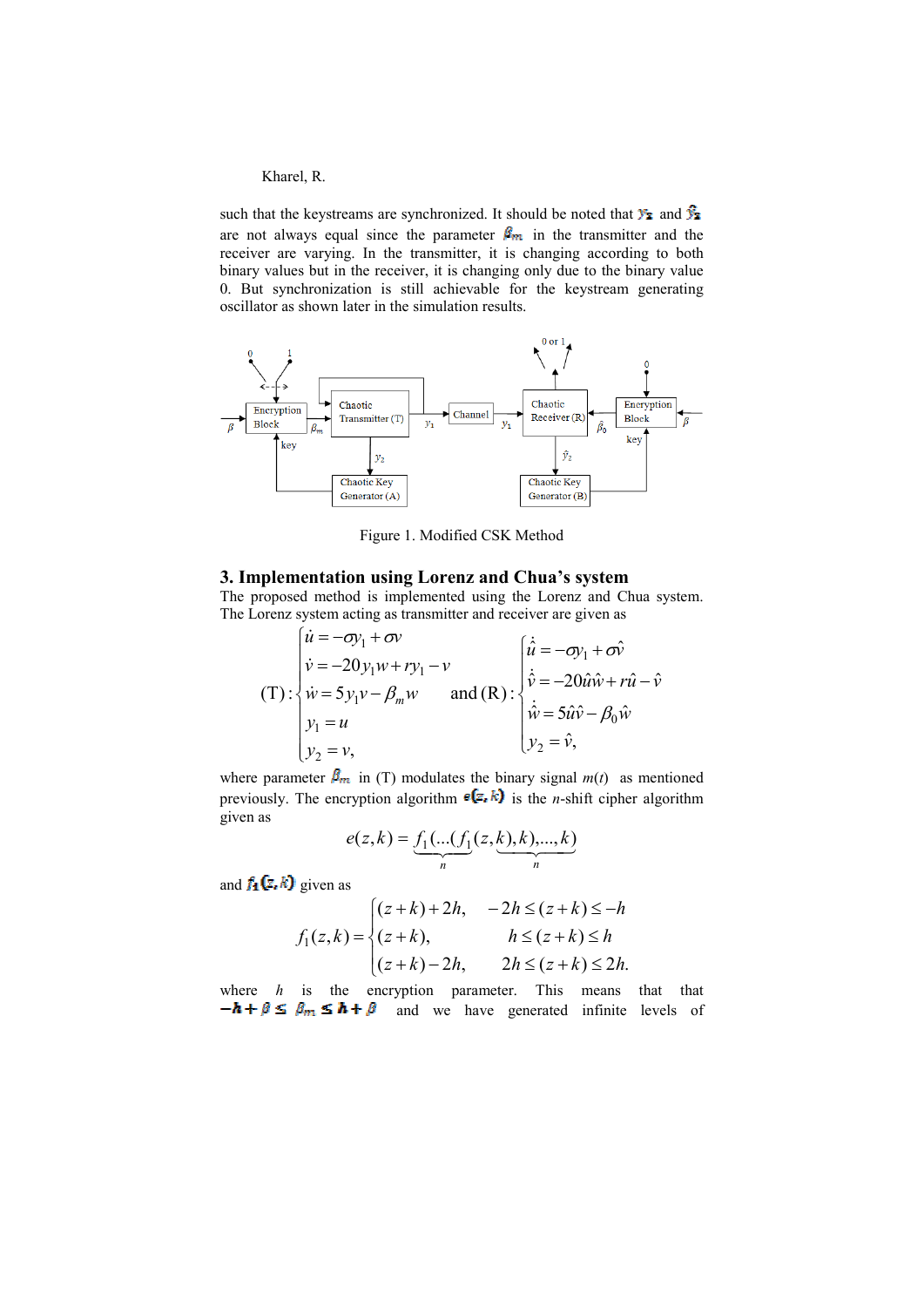parameters between  $-h + \beta$  to  $h + \beta$  using the keystream k. The parameter h is chosen in such a way that  $\beta_{rn}$  is always within the range where (T) is chaotic. In (R) the parameter  $\beta_0$  is set as  $\beta + \epsilon (0, \hat{k})$ .

The keystream k and  $\hat{k}$  in (T) and (R) are generated using the Chua's system defined as  $\epsilon$ .

(A) : 
$$
\begin{cases} \dot{p} = \alpha(q - p - \varphi(y_2)) \\ \dot{q} = y_2 - q - s \\ s = -\delta q - \gamma s \\ k = d_0 p, \end{cases}
$$
 and (B) : 
$$
\begin{cases} \dot{p} = \alpha(\hat{q} - \hat{p} - \varphi(\hat{y}_2)) \\ \dot{\hat{q}} = \hat{y}_2 - \hat{q} - \hat{s} \\ \dot{\hat{s}} = -\delta \hat{q} - \gamma \hat{s} \\ \dot{\hat{k}} = d_0 \hat{p}. \end{cases}
$$

where  $d_{\mathbf{0}}$  is a scaling factor such that  $k$  and  $\hat{k}$  lies within the interval [-h, h]. Note that here the signal  $\mathcal{Y}_2$  and  $\mathcal{Y}_3$  is injected in the nonlinearity of the Chua's system. It means that the systems (A) and (B) are driven by  $y_2$  and  $\mathbb{R}$ respectively such that they synchronize with each other forming an indirect coupling.

The simulation of the proposed system is performed using Matlab/Simulink for the transmission of randomly generated digital bits. The different values used for systems (T), (R), (A) and (B) are taken as  $\vec{r}$  = 16,  $r = 45.6$ ,  $\vec{B}$  = 4.2,  $P = 0.1$ ,  $h = 0.2$ ,  $\alpha = 10$ ,  $\delta = 14.87$ ,  $\gamma = 0$ ,  $d_{\mathbf{0}} = 0.05$  and *n* for cipher shift algorithm is taken as 30.

Figure 2 shows the performance of the modified CSK method in successfully extracting the transmitted random bits. It can be seen that the random bits are successfully recovered at the receiver part using the proposed method exploiting the synchronization/desynchronization.



Figure 2. Transmission of random bits by CSK method using encryption and extraction.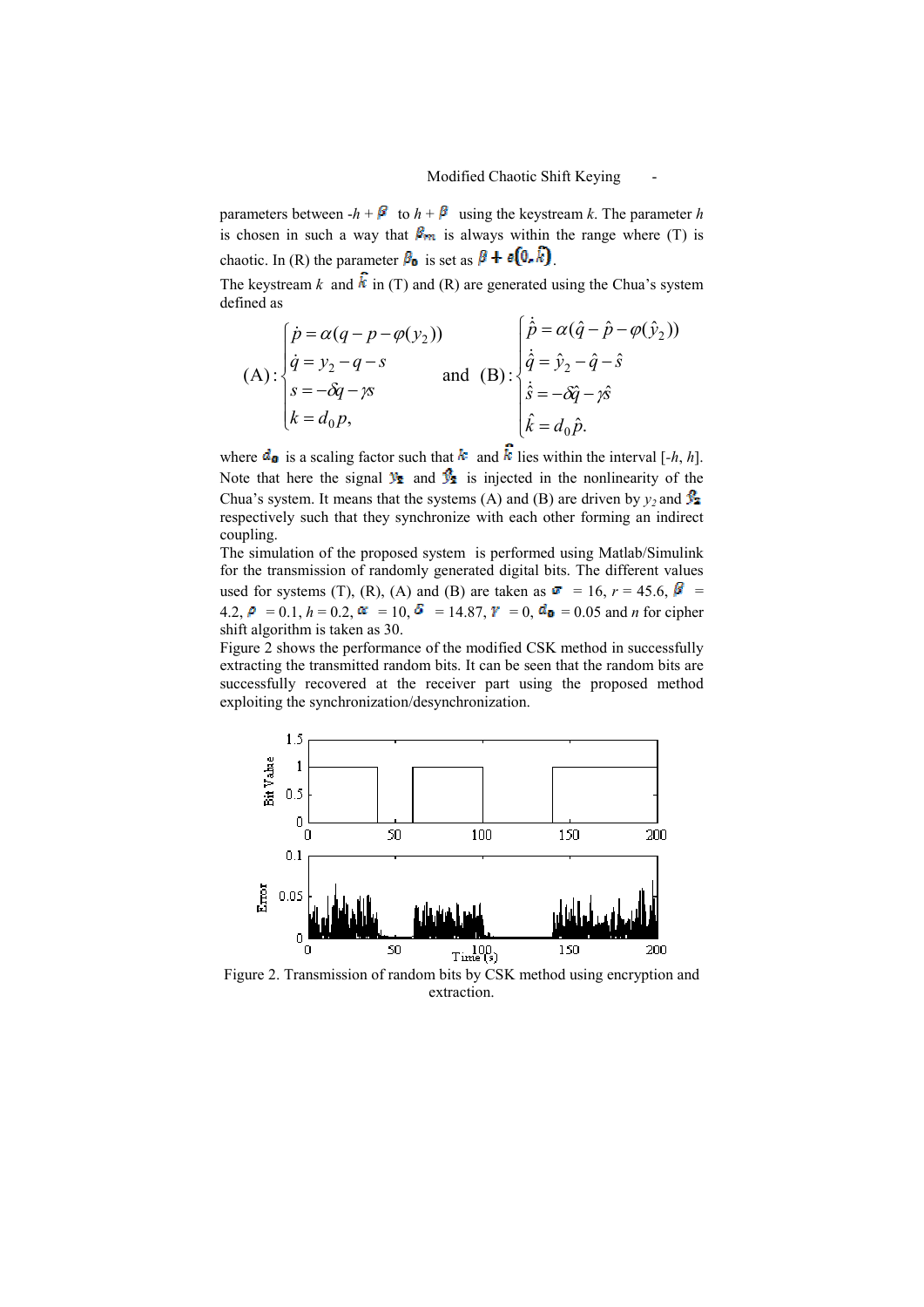#### **4. Security Analysis**

In this section security analysis of the proposed method using the most common decryption attack will be done. Not all of the attack methods are possible to be taken into consideration. However, Return Map (RM) being the common and the most powerful method for attacking CSK is used in this paper. RM sees the extraction of bits as a classification problem. In fact, extraction of either 0 or 1 in the transmitted signal is a classification problem, which is how digital equalization is also performed in digital communication. Other pattern classification tools can also be studied; however, if there is no pattern to classify for a method (RM in this case), it will generally mean that it will be valid for the remaining tools.

If  $x_i$  and  $X_i$  are the *i*-th minima and maxima for the transmitted signal  $y_i$ respectively, then lets define  $A_i = (X_i + x_i)/2$  and  $B_i = (X_i + x_i)$ . The plot of the  $B_i$  with respect to  $A_i$  is called RM of the signal  $y_i$  [17].

The Figure 3 clearly illustrates the shortcoming of the classical CSK method where distinct two branches are seen when switched between only two parameters. Variation of CSK method was proposed as in [18] where authors have tried to confuse the intruders by including some switching parameters. However, there are branches in RM if the RM is zoomed in as shown in [19]. Methods like [4] has also been proposed but broken easily later [16]. As we shall show, the method proposed here, in this paper, can be employed to make the CSK method secure. The use of the keystream generated by indirect coupling synchronization at Tx and Rx will generate the parameter  $\beta_m$  of different values, in fact infinite possibilities within a range. The keystream generated is not part of the transmitted signal. Therefore, there is no way that the intruders will be able to generate it from only the knowledge of the transmitted carrier signal only. Without the knowledge of the keystream, it

will be impossible for the intruders to find the change in the parameter  $\hat{\beta}_m$  in the receiver to perform synchronization/desynchronization for extracting the **hits** 



Figure 3. RM for traditional CSK scheme when  $\beta$  switched in two values.

Figure 4 shows the return map generated using the proposed method. It can clearly be seen that RM of the transmitted signal does not change according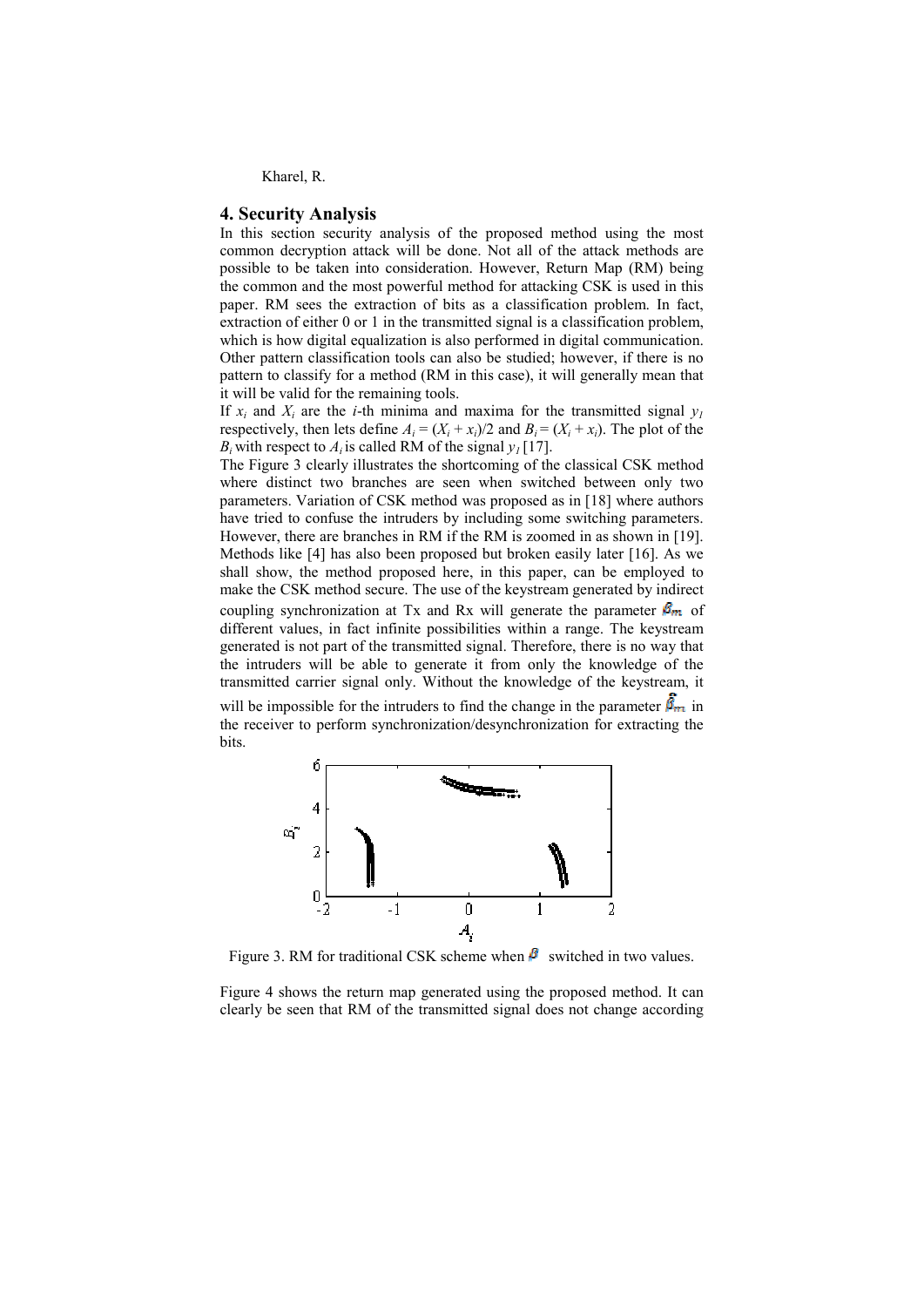# Modified Chaotic Shift Keying

to the bit values being sent. This, therefore, will remove the possibility of seeing extraction of the bits as a classification problem.Consequently, by implementing the proposed methods a secure communication can be realized. For comparison, the RM of the transmitted signal is plotted when CSK is not implemented, i.e. when the transmitted bits do not modulate the parameter of the transmitter. It can be seen in Figure 5 that the RM is similar as in Figure 4 concluding that the proposed method does not necessarily change the return map of the transmitted carrier chaotic signal.



Figure 4. RM of the transmitted carrier signal using the proposed method.



Figure 5: RM of the transmitted carrier signal when CSK is not implemented.

#### **5. Conclusions**

In this paper, the modified CSK method based on indirect coupled synchronization is proposed. The method is based on the use of an encryption algorithm whereby a chaotic keystreamb is generated using indirect coupled synchronization in the transmitter and receiver. The simulation showed that the method is able to extract the bit successfully at the receiver. Return map based attack is performed on the proposed method proving that the proposed method is secure. In fact, other pattern classification algorithm like ANN will also not be the suitable attack method because there is no pattern in the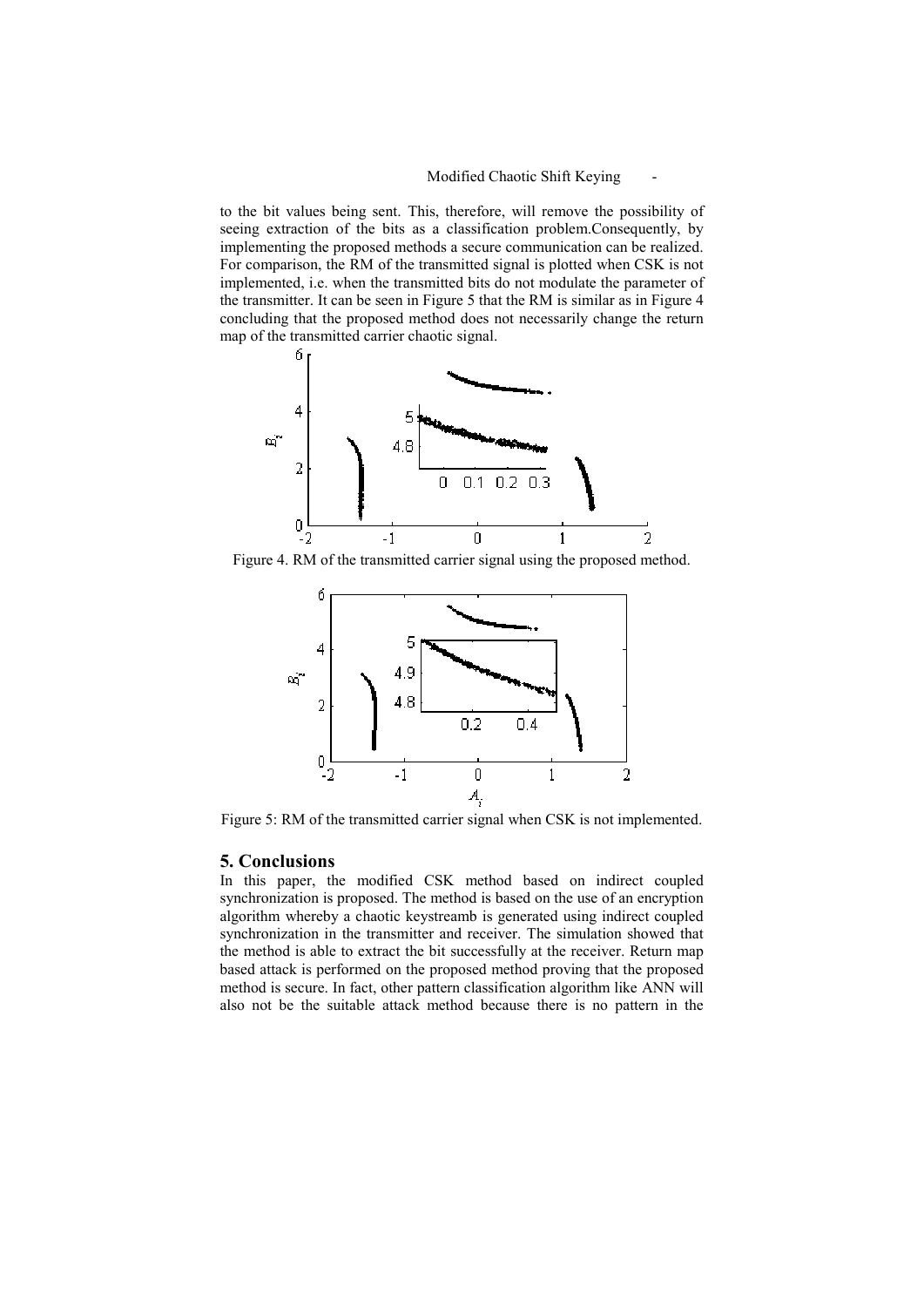transmitted signal as depicted by the return map. The brute force attack will also not be an effective attack because of the large key space to choose from. Switch detection will not be an effective either because of the infinite levels generated by the encryption algorithm. Simulation confirms the effectiveness of the proposed method with regards to return map attacks.

#### **References**

- [1] T. Yang, "A survey of chaotic secure communication systems," *International* Journal of Computational Cognition, vol. 2, pp. 81-130, 2004.
- [2] T. Yang, L. B. Yang, and C. M. Yang, "Cryptanalyzing chaotic secure communication using return maps," *Physics Letters A*, vol. 245, pp. 495-510, 1998
- [3] T. Yang, L. B. Yang, and C. M. Yang, "Application of neural networks to unmasking chaotic secure communication," *Physica D*, vol. 124, pp. 248-257, 1998.
- [4] S. Bu and B.-H. Wang, "Improving the security of chaotic encryption by using a simple modulating method," Chaos Solitons & Fractals, vol. 19, pp. 919-924, 2004
- [5] X. Wu, H. Hu, and B. Zhang, "Analyzing and improving a chaotic encryption method," Chaos Solitons & Fractals, vol. 22, pp. 367-373, 2004.
- [6] S. Li, G. Alvarez, and G. Chen, "Breaking a choas-based secure scheme designed by an improved modulation method," Chaos, Solitons and Fractals, vol. 25, pp. 109-120, 2005.
- [7] C. Y. Chee, D. Xu, and S. R. Bishop, "A zero-crossing approach to uncover the mask by chaotic encryption with periodic modulation," Chaos Solitons & Fractals, vol. 21, pp. 1129-1134, 2004.
- $\lceil 8 \rceil$ Z. Li and D. Xu, "A secure communication scheme using projective chaos synchronization," Chaos, Solitons & Fractals, vol. 22, pp. 477-481, 2004.
- [9] J. Y. Chen, K. W. Wong, L. M. Cheng, and J. W. Shuai, "A secure communciation scheme based on the phase synchronization of chaotic systems," Chaos, vol. 13, pp. 508-514, 2003.
- [10]G. Alvarez, S. Li, F. Montoya, M. Romera, and G. Pastor, "Breaking projective chaos synchronization secure communication using filtering and generalized synchronization," Chaos Solitons & Fractals, vol. 24, pp. 775-883, 2005.
- [11]G. Alvarez, F. Montoya, G. Pastor, and M. Romera, "Breaking a secure communication scheme based on the phase synchronization of chaotic systems," Chaos, vol. 14, pp. 274-278, 2004.
- [12]K. M. Short and A. T. Parker, "Unmasking a hyperchaotic communication scheme," Physical Review E, vol. 58, pp. 1159-1162, 1998.
- [13]C. Zhou and C. H. Lai, "Extracting messages masked by chaotic signals of timedelay systems," Physical Review E, vol. 60, pp. 320-323, 1999.
- [14] R. Kharel, K. Busawon, and Z. Ghassemlooy, "Indirect coupled oscillators for keystream generation in secure chaotic communication," in Proceedings of the 48th IEEE conference on Decision and Control and 28th Chinese Control Conference 2009, 2009.
- [15]P. Palaniyandi and M. Lakshmanan, "Secure digital signal transmission by multistep parameter modulation and alternative driving of transmitter variables, International Journal of Bifurcation and Chaos, vol. 11, pp. 2031-2036, 2001.
- [16]S. Li. G. Chen. and G. Alvarez. "Return-Map Cryptanalysis Revisited." International Journal of Bifurcation and Chaos, vol. 16, pp. 1557-1568, 2006.